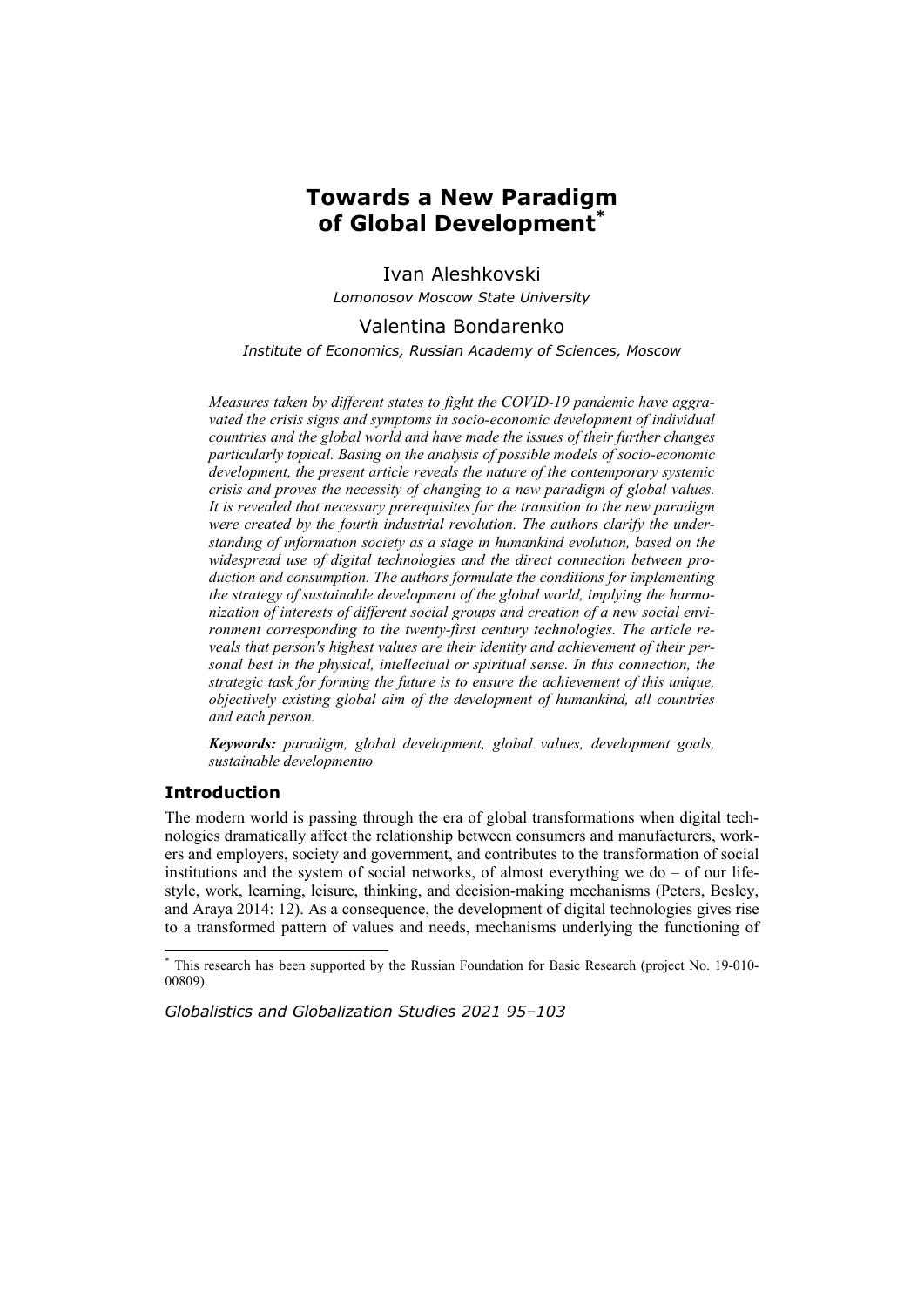social institutions and social networks, makes the threats more acute and brings new challenges for sustainable development of the humankind (Inglehart 2015; Leisinger 2014; Miller 2015). According to some scientists, these processes question the existence of global values as such (Annan 2003; Rorty 1989), and indicate that universal values may only exist at local and national levels (Stepanyants 2008: 13–14). Supporting these statements means admitting that humankind will not be able to agree on its future and define a strategy for its development, and that it will continue its way toward an unforeseeable future by trial and error. However, a new developmental strategy could also be built for the global community, provided the global goal of modern humankind development is determined correctly (Bell 2002; Jacobs, Nagan 2012; Leisinger 2014).

The problem of determining the humankind development goals is one of the focal points in reports to the Club of Rome. Thus, the report titled 'Goals for Mankind', which was prepared in 1977 under the editorship of Ervin Laszlo, highlights that one of the prerequisites for a viable future of the whole humanity is a shift to global goals (such as global security, global food issue, global control of the use of energy resources and raw materials, global development focused on improved quality of living and social equality in the distribution of benefits) and global solidarity (Laszlo 1977).

In 2000, the United Nations Millennium Declaration adopted by the General Assembly set forth certain fundamental values that are essential to international relations in the twenty-first century, including freedom, equality, solidarity, tolerance, respect for nature, and shared responsibility (UN 2000), as well as defined eight Millennium Development Goals aimed at halving the poverty rates by 2015 (versus 1990) (*Ibid*.). The Millennium Development Goals Report highlighted that the mobilisation of efforts at national and global levels had resulted in the most successful reduction of poverty rates in all human history: the MDGs had helped to lift more than one billion people out of extreme poverty. However, the report states that the global community failed to address the goal-specific tasks completely and achieve the development targets (UN 2015).

In 2015, the United Nations General Assembly adopted the Post-2015 Agenda for Sustainable Development. The corresponding resolution stated that the greatest global challenge and an indispensable requirement for sustainable development was eradicating poverty in all its forms and dimensions, including extreme poverty (UN GA 2015). The United Nations General Assembly defined seventeen sustainable development goals until 2030 that are integrated and aimed at ensuring the balance of three sustainable development components (economic, social, and environmental), as well as 169 targets (UNDP 2015). Besides, a commitment was made to continue the work that was initiated during the period of the Millennium Development Goals in order to meet their targets completely.

The global goal of the humankind is a self-sufficient development, it is important on its own and should not be part of any other development goal. In 2011, the United Nations General Assembly adopted Resolution No. 65/309 'Happiness: Towards a Holistic Approach to Development', which highlights that, '*happiness as a universal goal and aspiration embodies the spirit of the Millennium Development Goals… and unsustainable patterns of production and consumption can impede sustainable development.'* The UN Member States are invited to pursue the '*elaboration of additional measures that better capture the importance of the pursuit of happiness and well-being in development with a view to guiding their public policies*' (UN 2011).

Our research (Bondarenko, Aleshkovski, and Ilyin 2019) has found that humankind development in general proceeds for the sake of achieving the only ultimate goal that has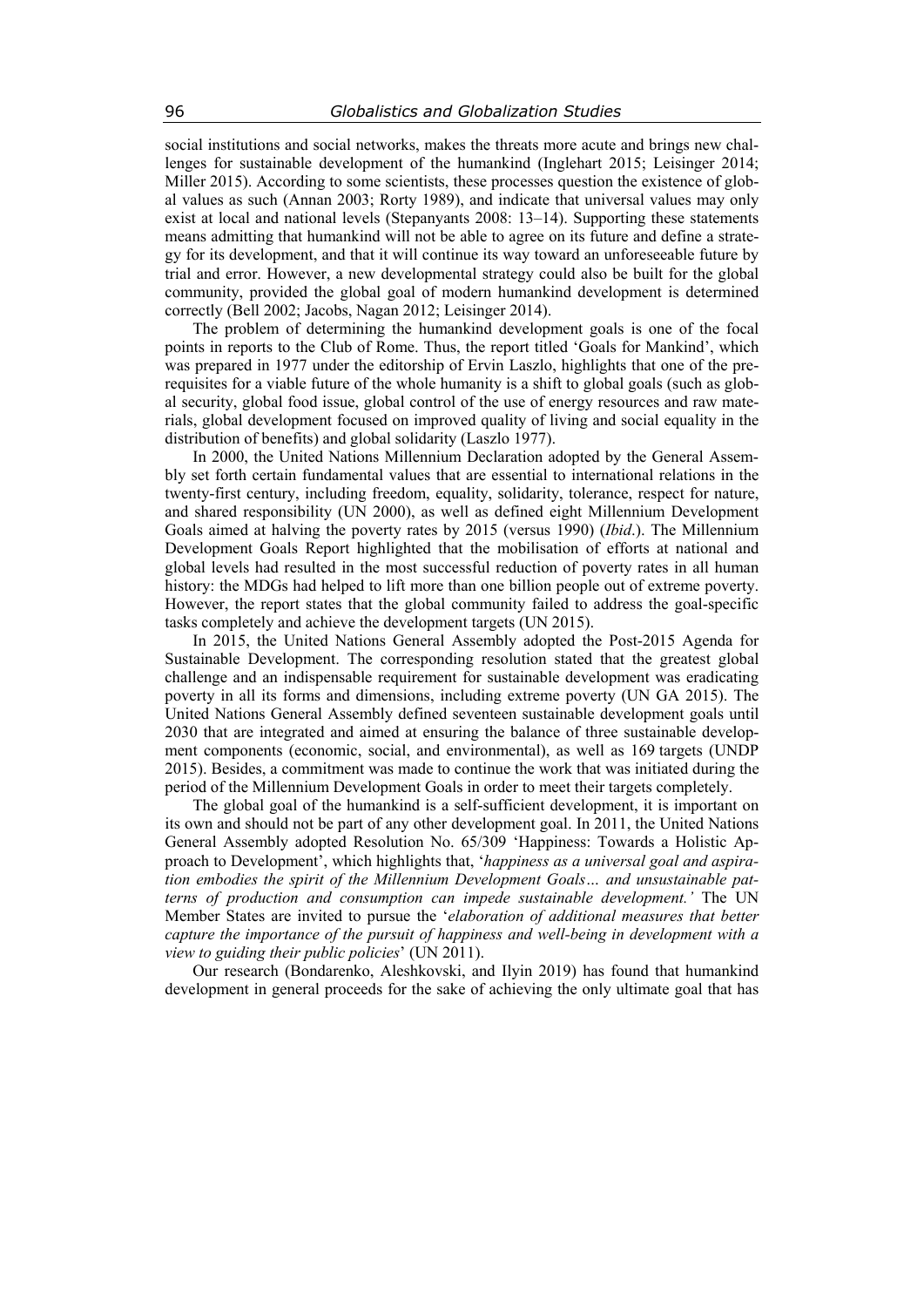the meaning and content of satisfying the supreme need of every person – to become perfect physically, intellectually, and spiritually. It means that a person's supreme value is the person him or herself and the potential to attain perfection. The latter, in turn, will help a person become happy to a great extent. The Roman philosopher Anicius Boethius claimed that 'happiness is a state of perfection attained by a combination of all benefits' (Boethius 1999). Therefore, future is based on the principle of unity of the humankind with common goals and a viable motivation toward a new way of development for both the global community in general and every single individual.

### **Paradigms of Global Development with Reference to Social Development Stages**

Our research (Bondarenko 2014; Bondarenko, Aleshkovski, and Ilyin 2019) has found that two fundamental development paradigms can be distinguished within social development. The first paradigm is rooted in a direct relationship between production and consumption, while the second one is in an indirect relationship between production and consumption.

We distinguish three stages of social development within the concept of information society (Bell 1973).

The early period of the humankind development was characterised by the prevalence of a social order typical of the first development paradigm, which is expressed in a direct relationship between production and consumption. This is a pre-industrial type of production for oneself or on order for a particular consumer, when all the products produced by people were consumed. The needs of most individuals, however, were satisfied at a minimum level. Under such conditions, the development of human society in terms of the global goal was spontaneous.

With the improvement of technologies, emergence of division of labour, and the emergence of trade, market and money, the direct relationship between production and consumption was transformed into an indirect one. This gave rise to a new stage of development (*i.e*., the industrial society), for which the second paradigm is inherent. The development of society in time and space accelerates with the transition to mass industrial conveyor-type technologies and growing international trade. Here production and trade are oriented towards the abstract mass consumer through a spontaneous form of communication with a particular individual, mediated by extended time and space, with the sole purpose of obtaining the maximum profit. In this context, the uncertainty of consumption leads to the emergence, and then to the augmentation of disproportions in the time intervals of production and circulation of goods. At this stage of social development, the period of circulation of goods is many times larger than the period of their production. This results in a separation of the dynamic movement of material factors of production, despite the multiple increases in their volumes, from their monetary form, both real and virtual. At this stage, the development of society in terms of the target (*i.e*., to satisfy the supreme human need to become perfect physically, intellectually and spiritually), also occurs spontaneously. As a result, crises and other various negative phenomena in the development of human society recur, but on a global scale and with a higher risk of global catastrophes.

Information technologies, which gained momentum in the last quarter of the twentieth century, made the relationship between a producer and a consumer possible without intermediaries. Together with the development of fundamentally new flexible production systems capable of responding quickly to changes in technology and in the product range de-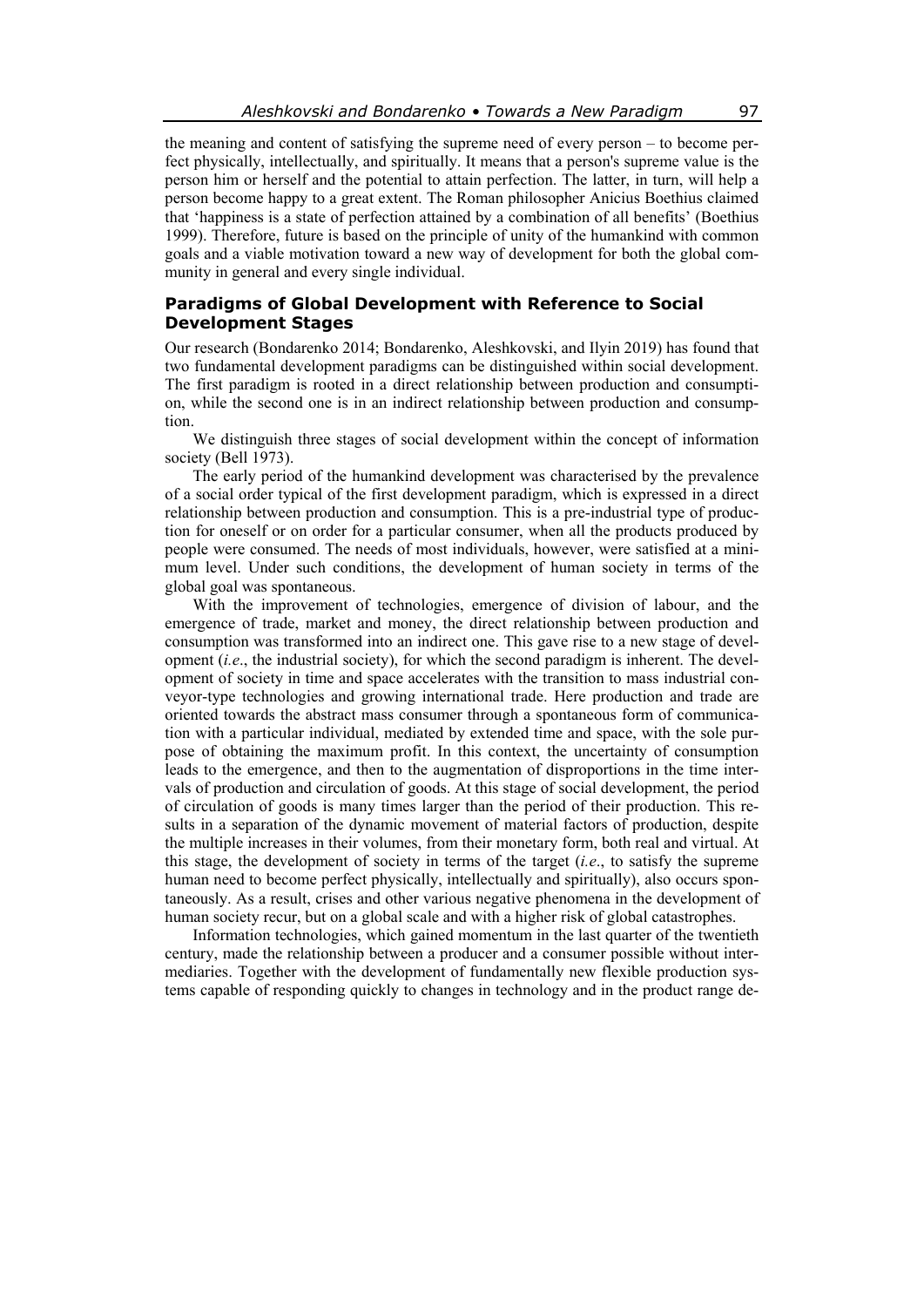pending on consumer needs, this could have become a prerequisite for a paradigm shift in social development. But the shift has not occurred. Rather than harmonizing the relationship between production and consumption, the development of information technologies has become a *finem in se* (end in itself) and an effective mechanism for shaping global markets. This trend has continued into the twenty-first century.

However, it does not mean that this trend is unlikely to change. Digital technologies of the twenty-first century may well serve as the basis for a new economy where production can meet everyone's needs. They can also contribute to the development of local selfgovernments, coordination of interests and digital equality at every local level. Digital equality will help equalize the economic development of individual territories and attain equality at the global level. This may result in a return to the first paradigm through the socalled additive technologies, which will ensure prompt and personalized, surplus-free production of any products with focus on a particular consumer. This means that production and consumption will tend to merge in an almost instantaneous process, in which production cannot exist without consumption, and consumption cannot do without production. This is what we call the essence of the post-industrial society as a society based on the direct relationship between production and consumption driven by digital technologies.

## **Conditions for the Emergence of a New Paradigm of Global Development**

The methodological problems of substantiating a new paradigm of the humankind development have been addressed in numerous publications of Russian and foreign scientists (Jacobs 2017; Horner 2020; Grinin, Korotayev 2010; Laszlo 2011; Miller 2015; Schwab 2016; Slaus, Jacobs 2013; Peters, Besley, and Araya 2014). In our opinion, the emergence of a new paradigm of global development may be triggered by the fourth industrial revolution, which brings about digital transformations in all spheres of social life, with various twenty-first century digital technologies being integrated rapidly into our life in all countries. In his report on Industry 4.0, the founder and permanent chairman of the World Economic Forum in Davos, Klaus Schwab, named the speed, scale and systemic nature of the modern industrial revolution as its main features, indicating the onset of a new technical and technological era. He pointed to breakthroughs in areas like artificial intelligence, robotics, the Internet of Things, self-driving cars, energy storage, and quantum computing. The fourth industrial revolution, in which we live today, is distinguished by economic feasibility and a higher level and quality of living. At the same time, it gives rise to new risks as well: increasing social differentiation, erosion of the middle class, and the threat of digital control (Schwab 2016).

Our research (Bondarenko 2014) has shown three socio-economic models for the development of modern society differing in relations between the state, society, business and an individual.

*Model One.* Individual social groups at the local, national and global levels define their own development goals, which are divergent and may become a source of unpredictable tensions and conflicts. Under these conditions, social development will proceed by trial and error, and the future becomes uncertain. In our opinion, such an environment makes the transition to the first paradigm of global development unlikely. This model renders it impossible to achieve the global development goal, whereas the development of digital technology may even lead to a disaster on a planetary scale.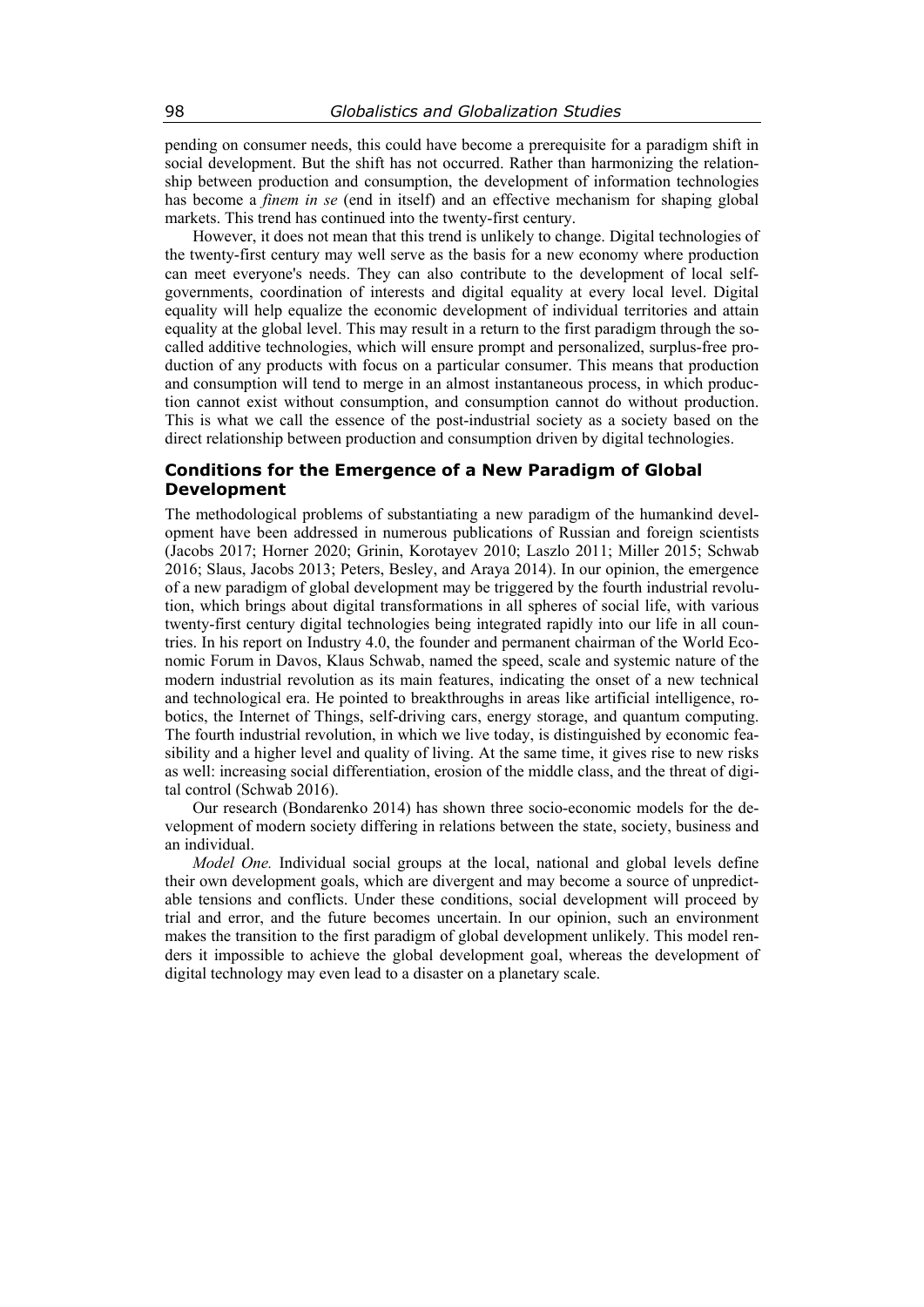*Model Two.* The existing institutional environment remains unchanged. Development goals are defined by a limited group of people. They also develop strategies for socioeconomic development and make managerial decisions in accordance with their own values and vision of the future. This model implicitly contains a high probability of the onset of a technological singularity, the explosive development of artificial intelligence and, ultimately, the subordination of human consciousness to artificial intelligence. Artificial intelligence and big data are designed to optimize economic development through a social control system. The widespread practical use of 'social credit' models will allow a government to create one of the most advanced systems for monitoring its own citizens (Gomart 2020). The finale in this model is a complete 'digital concentration camp', absolute control over all manifestations of human and social life. The risks to the individual and the global society are increasing. Under these conditions, the new global development paradigm cannot be affected. The second model of development is incompatible with the image of the future which assumes free development and improvement of each person.

The *third model* of socio-economic development suggests the use of digital technologies to the benefit of each individual and the coordination of interests between people in society, between the individual and society, between the consumer and the producer, with their help. This model ensures overcoming of negative trends in global development through the rational use of natural resources. One of the most critical and fundamental points of this model is the release of time that a person can use for self-improvement. New technology fosters new relations within human society, the understanding by actors of the advantages of evolutionary progress towards the goal of global development. Under these conditions, a person will be motivated for activities aimed at ensuring sustainable development.

In 2017, the Club of Rome published its anniversary report titled 'Come on! Capitalism, Short-termism, Population and the Destruction of the Planet', which substantiates the conclusion on the dominance of the second model of socio-economic development. The authors claim that humankind is incredibly fast approaching a global catastrophe, and the crisis of social development is growing. Humankind, however, is not only experiencing an environmental crisis, but also social, political, cultural, moral crises, a crisis of democracy, ideologies and the capitalist economy. The authors of the report are particularly concerned about the crisis in the value system and the modern model of economic development. According to the authors of the report, the salvation of civilization calls for a radical change in the paradigm of global development, the transition to a trajectory of sustainable development and the formation of a new worldview corresponding to it. The authors urge the governments of all countries to unite in order to strengthen cooperation in determining the advantages of 'living together' for the benefit of humankind (Weizsäcker, Wijkman 2018: 206).

The measures taken by various states to prevent the coronavirus pandemic (including digital passes, coronavirus certificates, and digital health codes) have brought the world closer to implementing the second development model. At the G20 online summit in November 2020, Chinese President Xi Jinping proposed the creation of an international mechanism of mutually recognizable 'digital health codes' that would facilitate orderly international mobility (Reuters 2020). Government agencies are trying to bring all activities of businesses and citizens under their control. As the Director of the French Institute of International Relations Thomas Gomart notes, the pandemic has accelerated the onset of the era of supervising capitalism where the collection and use of personal and collective data have become commonplace. And the ultimate goal is to impose certain models of management and behaviour (Gomart 2020). In turn, robotization and digitalization in all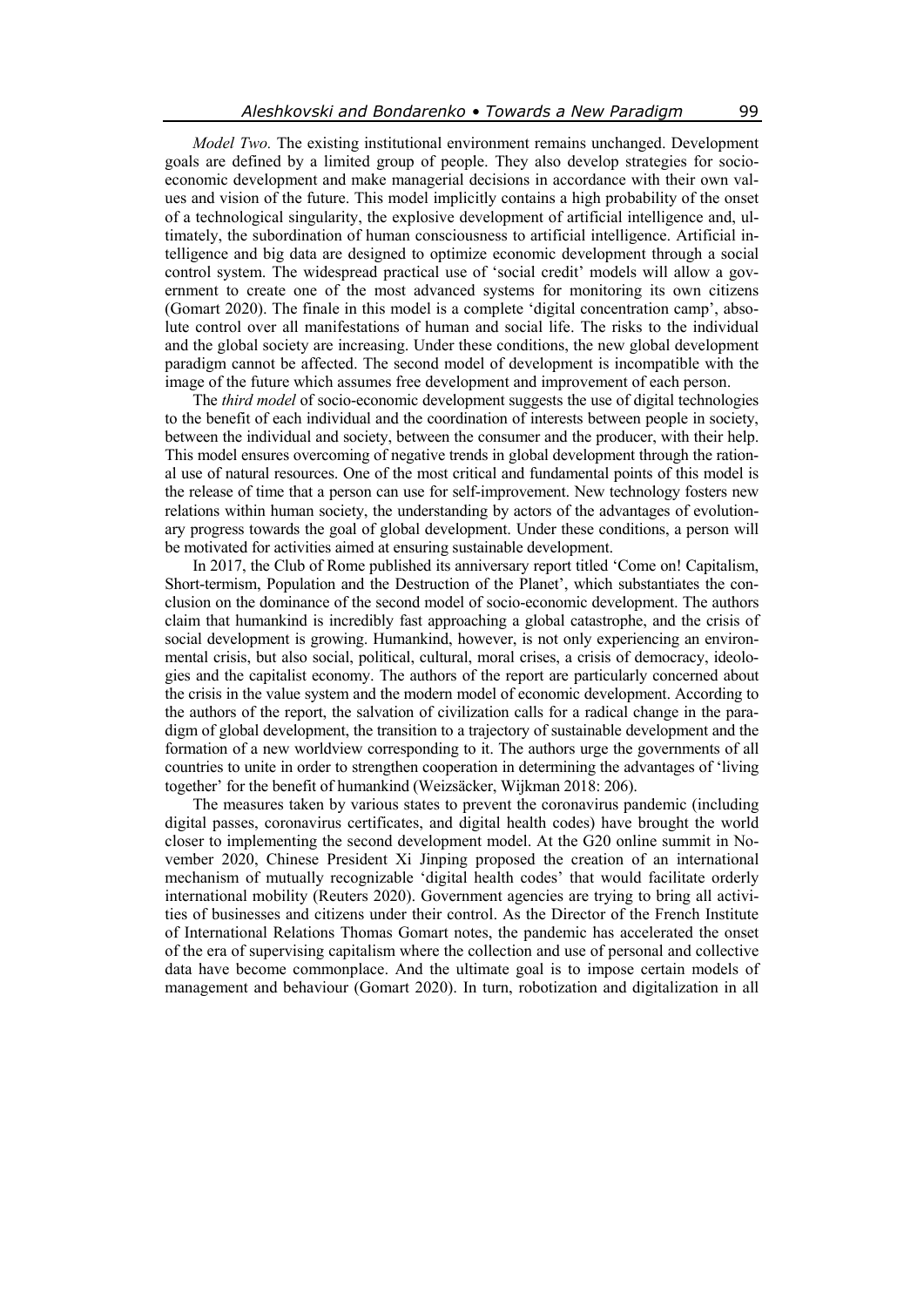sectors of the economy are capable of destroying millions of specialties, making even a highly qualified person unnecessary and giving rise to a kind of 'useless classes' (Harari 2019). Under such conditions, the risks of the existence of human civilization increase (Horner 2020).

In May 2020, the French newspaper *Le Monde* published an open letter from nearly two hundred public figures urging the leaders of states and citizens to change their lifestyles to prevent a global catastrophe. The authors argue that because of the coronavirus pandemic, simple adjustments of habits will not be enough, so they called for giving up the unviable logic of the current development of civilization and transforming the goals, values and principles of society's economic development (Le Monde 2020).

Therefore, admittedly, the global goal of humankind development cannot be achieved unless state and public figures recognize that the headlong introduction of digital technologies facilitates the realization of the most threatening challenges to the existence of the modern global system. With this in mind, governments must engage with their populations and the global community to place the third model of socio-economic development at the top of their agendas. To do this, they will have to develop a single strategy to implement that model in order to protect their countries and ensure both global security and sustainable development of humankind.

The main condition for the implementation of the third model and the selection of a new paradigm of global development - is not the building and establishment of mediated relations between the consumer and the producer, but of those that will manifest themselves in the so-called personalized production, that is in the fulfilment by the manufacturer of specific orders for each individual consumer without surplus production. New digital technologies are instrumental in this transition. Adequacy of the new industrial relations to productive forces, such as new digital and other advanced technologies of the twenty-first century, will minimize the use of resources, while helping increase people's free time, which will be invested in the intellectual, spiritual and physical growth of each person.

However, the mere transition to new production relations does not suffice to achieve the global goal. Achieving it requires the transition to a new model of socio-economic development in parallel with the development of a mechanism for the practical implementation of this model. First of all, the development of a mechanism for coordinating (in real time) the interests of the individual, society, business and the state should be addressed. As part of the development of such a model, special attention should be paid to creating a digital environment that would be safe for humans. The implementation of the mechanism for coordinating interests at any level may rely on the technology of building a distributed data registry (blockchain), which is currently a universal tool for the production, storage and maintenance of the integrity of big data. Nowadays, this technology is the backbone of many platforms designed for commercial transactions between peers acting without intermediaries.

Harmonization of interests and coordination of actors at the local level in the setting of self-government should eliminate disproportions, and desynchronization of socio-economic processes. As a consequence, disproportions and unevenness in development at the level of countries, and regions at the global level will be overcome. Once the disagreements are overcome and the problems are resolved at each local level, at a higher level there will only be those problems left to solve that are conceptually unmanageable at the local level. This means that at the global level only those disagreements and problems will be addressed and resolved that are of a global nature and require a macro strategy. This management model seems quite plastic and flexible. It is not just trying to adapt to the real-time agenda of our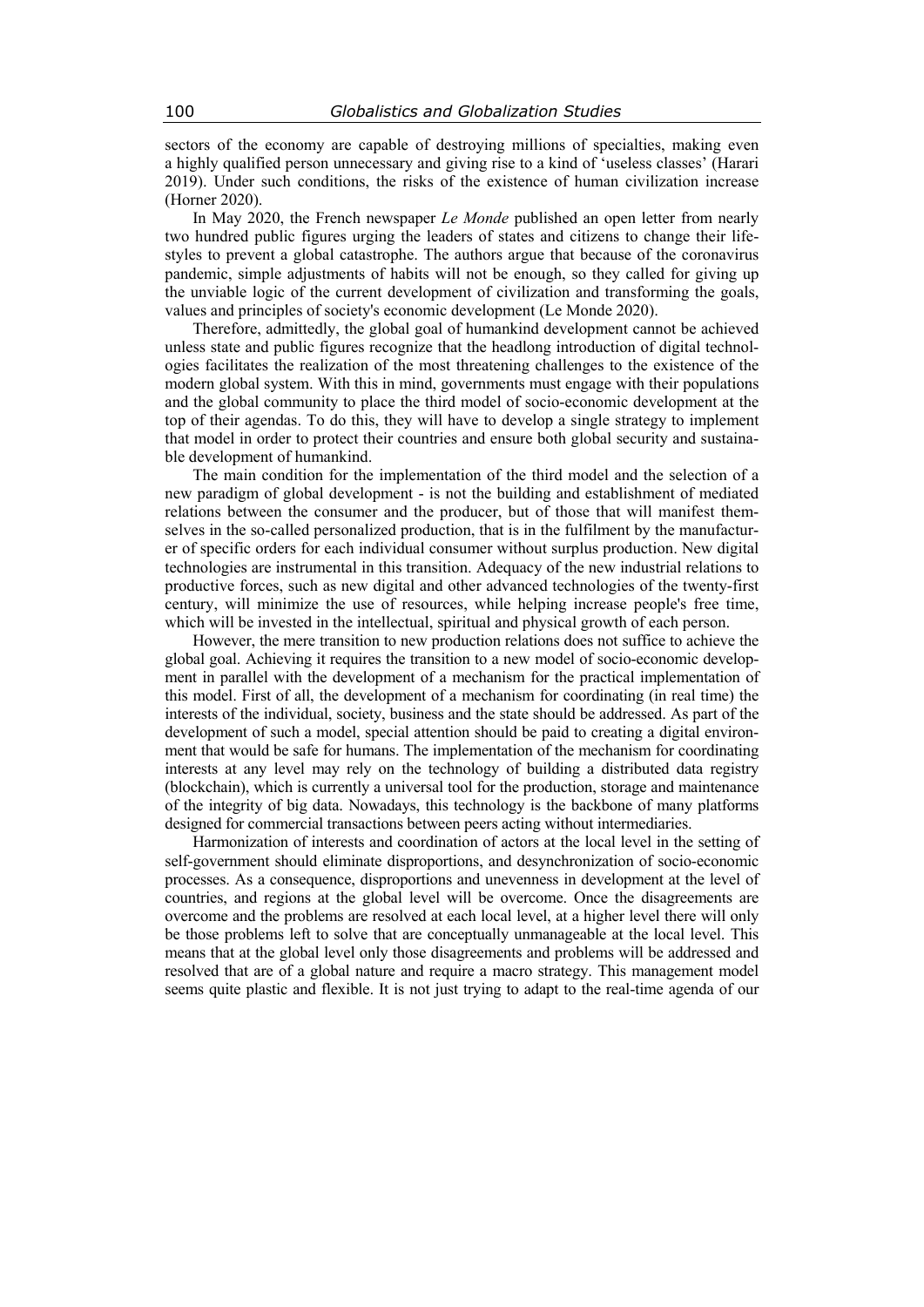ever-changing world, it is itself built into this change, based on the vision, comprehension and understanding of the global development goal, and carries a mechanism for achieving this goal. This approach makes it possible to implement the model of living together for a sustainable world, which was proposed in the anniversary report by the Club of Rome (Weizsäcker, Wijkman 2018: 191).

New technology of the twenty-first century may trigger the development of an economy of coordinated interests. Within such an economic model, an individual is really motivated for self-development, both physically and intellectually, for increasing their productivity in order to improve the quality of their life and the living conditions of the whole society. Everyone will be able to generate new knowledge in their own private interests, in the interests of society and the state, and, ultimately, in the interests of the entire global community, which, along with the production of only needed products, will create sufficient conditions for the sustainable development of mankind in general.

#### **Conclusion**

The humankind has not yet gained sufficient intellectual potential or an appropriate scientific toolkit to identify and clearly substantiate the prospects for the development of global processes that affect all aspects of its existence, including economic, financial, social, political, demographic, migration, informational, technological and others. This, in turn, makes it impossible to shape up the future, which the humankind is likely to arrive at not only in the long term, but also in the coming decades.

To this end, there is a need to determine the worldview approach to our study into development patterns of the human community. First and foremost, this suggested the need to create a methodological research toolkit which could be used to determine objective global human values independent of consciousness and will and the global goal of humankind development. This may be the foundation for scientific understanding of the future of the human community, for which the development of science, technology and digital technologies will not pose a threat, but rather guarantee sustainable development.

The novelty of the new scientific paradigm lies in the fact that it helps determine the development patterns of the global community through understanding that the humankind pursues the only ultimate goal in its development, which is satisfying each individual's supreme need of attaining self-fulfilment or perfection physically, intellectually and spiritually. In fact, human potential to achieve this goal underlies the principle of the unity of humankind and is a condition for the implementation of the sustainable development strategy.

The study has made it possible for us to substantiate the statement that there are two paradigms of global development, one of which is characterized by crises and increasing risks for the existence of civilization, while the other, the one based on the twenty-first century technologies fosters sustainable development.

The fourth technological revolution has created the necessary prerequisites for the transition to a new paradigm of global development. Within this paradigm, the coordination of interests of each individual with the interests of others, if those are highly diverse, should take place at each local level and in real time. This becomes possible with the implementation of personalized production based on digital technologies on demand (without surplus production), reduced working time and increase of free time for the selfimprovement of individuals. The latter is the only possible condition that can motivate each individual person to increase their intellectual potential and labour productivity, to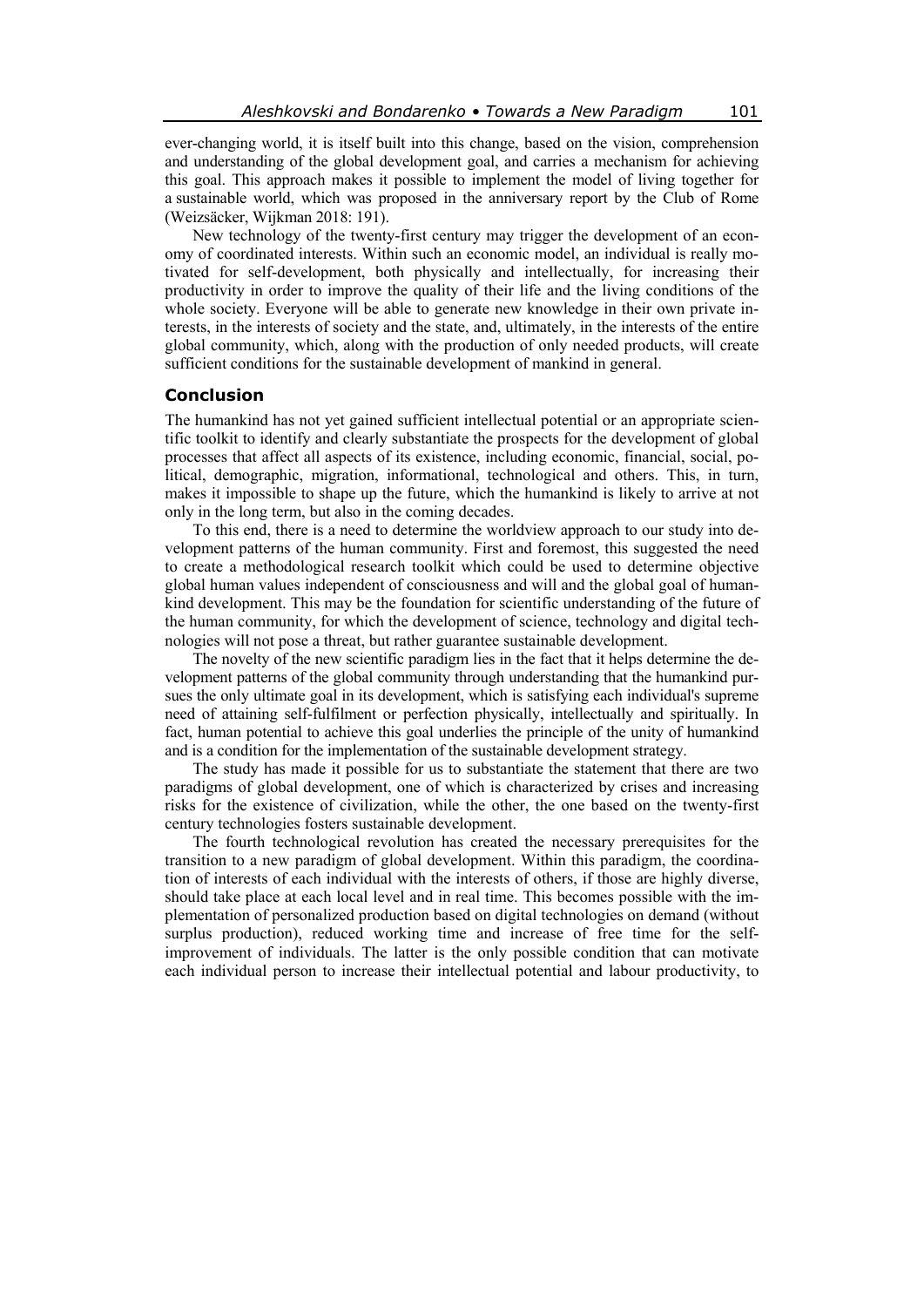ensure accelerated and sustainable development in time and space towards the goal, with a simultaneous reduction in the consumption of all types of exhaustible resources.

Amidst the implementation of the global strategy for sustainable development, the most important role of states should be in creating a new environment of human existence which responds to the technologies of the twenty-first century. This is the only possible option for eliminating the causes of risks, ensuring security at the local, national and global levels, and, ultimately, carrying out an evolutionary transition to a trajectory of sustainable development of mankind. The strategic task for every country and all human society in shaping the future is to ensure the achievement of a single, objective global goal of mankind development.

To conclude, the practical use of the new toolkit makes it possible to develop a unified strategy for sustainable development at the local, national and global levels not by trial and error, but consciously, with an understanding of the global development goal, and to the benefit of every inhabitant of our planet.

### **References**

- **Annan, K. 2003.** Do We Still Have Universal Values? Speech Ethics, Human Rights and Globalization'. *UN Meetings Coverage and Press Releases*, December 12. University of Tübingen, Germany. URL: https://www.un.org/press/en/2003/sgsm9076.doc.htm. Accessed October 30, 2020.
- **Bell, D. 1973.** *The Coming of Post-Industrial Society: A Venture in Social Forecasting*. New York: Basic Books.
- **Bell, W. 2002.** The Clash of Civilizations and Universal Human Values*. Journal of Futures Studies* 3 (6): 1–20.
- **Boethius, A. 1999.** *The Consolation of Philosophy*. Penguin Classics.
- **Bondarenko, V. M. 2014.** Transition to Crisis-Free Development: A Myth or Reality? *World Futures,* 70 (2): 93–119.
- **Bondarenko, V. M., Aleshkovski, I. A., and Ilyin, I. V**. 2019. Global Values in the Context of Understanding the Future of Russia and the World. *Vek globalizatsii* 1: 35–46. DOI: 10.30884/vglob/2019.01.03. *Original in Russian* (Бонадренко В. М., Алешковский, И. А., Ильин, И. В. Глобальные ценности в контексте понимания будущего России и мира. *Век глобализации* 1: 35–46).
- **Gomart T. 2020.** COVID-19 and the End of Technological Innocence. *Politique étrangère*, 85 (2): 25–38. URL: https://www.ifri.org/sites/default/files/atoms/files/covid-19\_and\_the\_end\_ of technological innocence.pdf. Accessed October 30, 2020.
- **Grinin, L. E., Korotayev, A. V. 2010.** Will the Global Crisis Lead to Global Transformations? Part 2. The Coming Epoch of New Coalitions. *Journal of Globalization Studies*, 1 (2): 166–183.
- **Harari, Yu. 2019.** *Twenty-One Lessons for the 21st Century*. Moscow: Sindbad. *Original in Russian* (Харари, Ю. *21 урок для XXI века*. М.: Синдбад).
- **Horner, R. 2020.** Towards a New Paradigm of Global Development? Beyond the Limits of International Development. *Progress in Human Geography*, 44 (3): 415–36. URL: https://doi.org/10.1177/0309132519836158.
- **Inglehart, R**. 2015. *The Silent Revolution: Changing Values and Political Styles among Western Publics*. Princeton: Princeton University Press.
- **Jacobs, G. 2017.** A New Paradigm of Life and Consciousness. *World Futures*, 73: 365–375. DOI: 10.1080/02604027.2017.1366792.